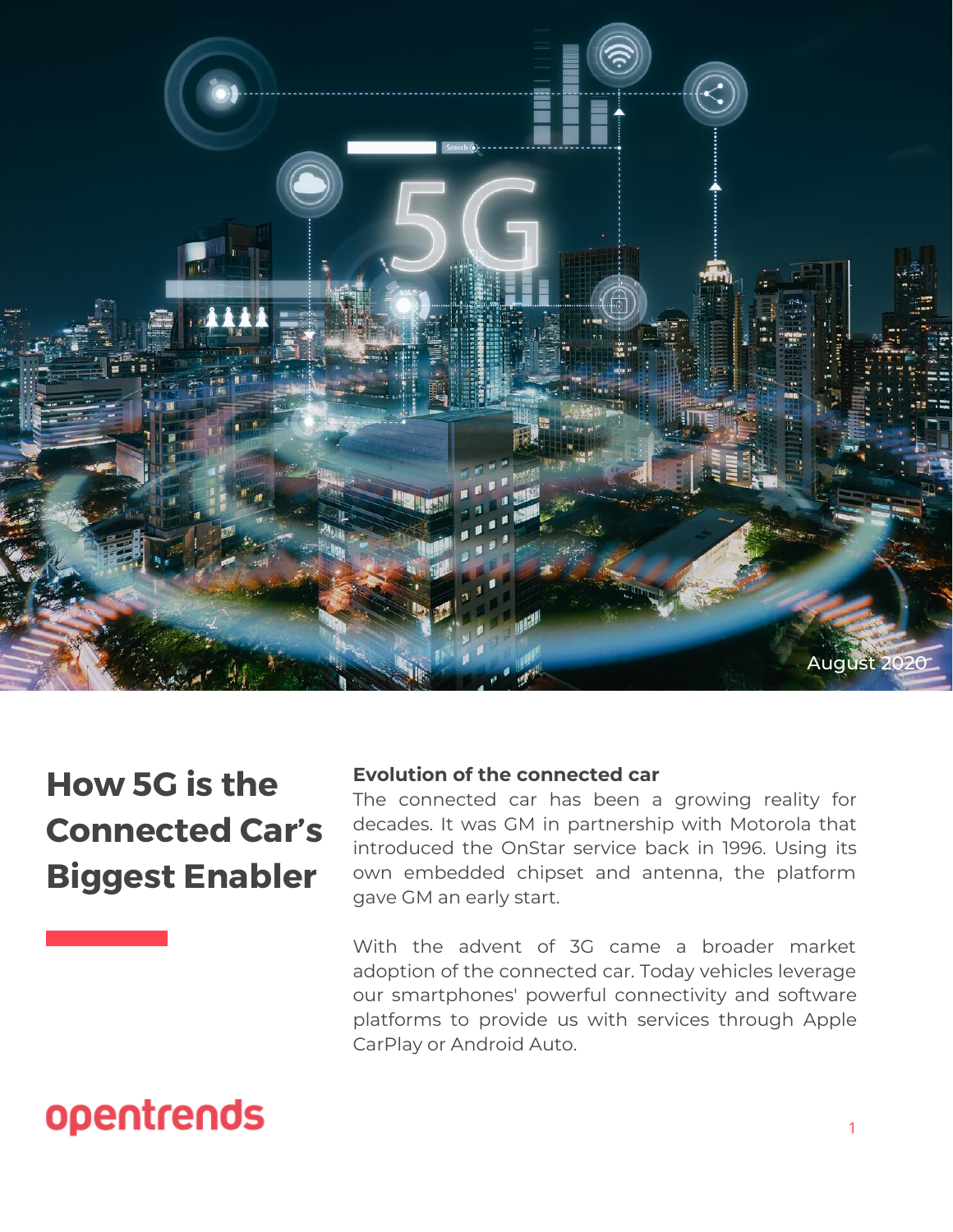Currently, vehicles have 2 main modes of connectivity:

- Telematics: relating to operational vehicle data such as location, speed, status, diagnostics, etc. It's used widely for maintenance, fleet management, innovation and in some cases to alert first responders immediately after an accident (e.g. OnStar).
- Infotainment: pertaining to user-centered services such as navigation, audio, calls, voice-to-text, Alexa, remote controls for engine-start or climate control, etc.

While cars remain some of the most important machines our societies depend on, they aren't smart devices. They're complex mechanical gadgets with components of smart devices. The current challenge is making the car connected as a true, fully integrated smart device.

If you compare the connected car with the evolution of the cell phone into the smartphone, we are just in the era of Symbian, Windows Mobile or Blackberry on GPRS or EDGE. You were able to walk around, do emails, send texts, make calls, navigate and listen to music, but the overall interconnected ecosystem where a multitude of devices communicate with each other and the cloud was not yet a reality.

At the time of its release, the first iPhone had more capabilities than the network could accommodate. As a massive flurry of users got a taste of the iPhone's broad features, operators sped up 3G deployment to accommodate the explosion of disruption. App development became the new cool to fuel a variety of innovative services we now can't live without and a whole novel industry of related devices (e.g. tablets, wearables) came to be. Similarly, this is what's about to happen with cars as they break away from their smartphone dependency and transition into becoming smart devices themselves.

![](_page_1_Picture_7.jpeg)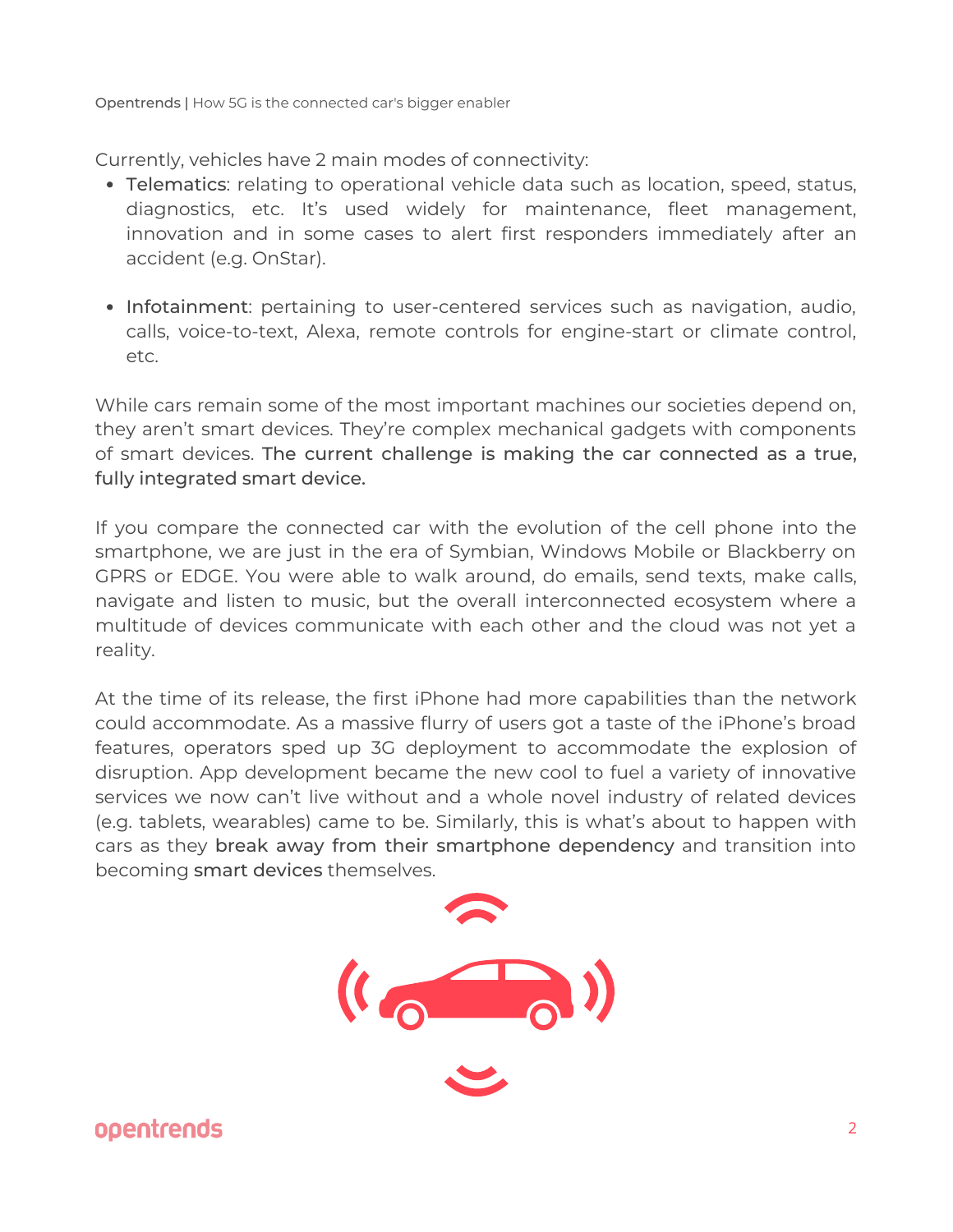## **Challenges and outcomes ahead**

Expanding the car's technology stack with ample real-time connectivity and autonomous processing capacity is the next step in this evolution. Unlike with the launch of the first iPhone where Apple understood the telecom operators' limits (and motivations), most automotive OEMs lack the capabilities required. For this revolution it will be the telecom operators and other market players that will push and cooperate with the OEMs.

The next leap for the connected car is a newer connectivity mode called Vehicle to Everything (V2X). In other words, the car joins the IoT family by having it connect to anything that may be relevant to the vehicle such as pedestrians, traffic lights, other vehicles nearby, emergency services, businesses, etc.

As vehicles connect to everything a new ecosystem of possibilities will emerge. For instance, vehicle-to-vehicle (V2V) connectivity will prevent accidents, traffic jams and provide the closest parking available on-demand; vehicle-to-pedestrian (V2P) will avoid accidents and facilitate efficient ride-sharing; vehicle-to-infrastructure (V2I) will prevent accidents, decrease energy use (emissions), allow passive toll or parking payments, as well as automatic door/gate access; vehicle-to-network (V2N) will enable a vehicle to receive information about road conditions and traffic around the area; vehicle-to-cloud (V2C) will provide predictive analytics in a wide variety of applications enabling newly disruptive services and advance mobility innovation.

![](_page_2_Picture_5.jpeg)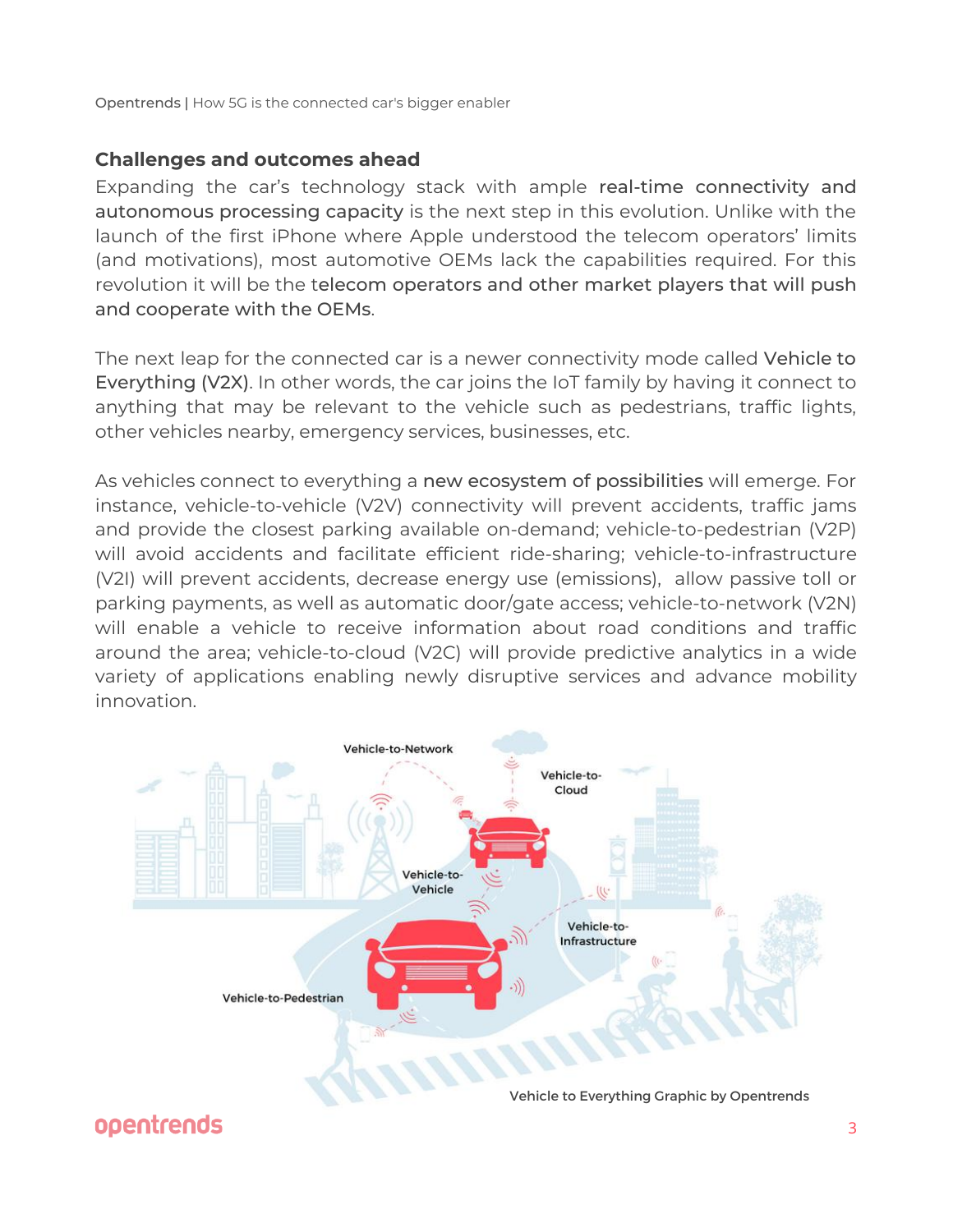Current networks do not offer the latencies, bandwidth or slicing capabilities necessary for this new ecosystem to flourish. However, 5G with its millisecond latencies, a bandwidth 10 times that of LTE/4G, and a 9.999% transmission reliability paves the road for it.

There are already over 13,000 5G [deployments](https://www.speedtest.net/ookla-5g-map) around the world, of which about 6,000 are in the U.S. Currently; 35 U.S. cities have partial 5G coverage. Telecom operators and related parties are developing the different communication standards necessary for a broad spectrum of devices, including cars.

As the connected car evolves into this new competitive landscape OEMs will also compete with companies like Lyft, Uber, Waymo and many others offering Mobility as a Service (MaaS). Currently with the units shipped model, OEMs monetize about 1 cent per mile driven, but with MaaS and additional revenue streams afforded by the new connected realm, that monetization could grow to 25 cents per mile.

![](_page_3_Picture_4.jpeg)

OEMs will have to navigate [strategically](https://www.speedtest.net/ookla-5g-map) to successfully partake in this new ecosystem. However it is not only automotive OEMs that will be impacted, infrastructure [manufacturers](https://www.speedtest.net/ookla-5g-map) will face technological challenges too. They will not only have to include the connectivity means onto their designs, but very likely a fair amount of Edge computing capabilities. Infrastructure manufacturers and operators will also be able to reap the benefits, through additional monetization or savings (e.g. lighting infrastructure that is only illuminated when required, parking spots auctioned in real time…). [Governments](https://www.speedtest.net/ookla-5g-map) will benefit as well, by being able to tax miles driven as opposed to relying on purchases (actual vehicle and gas) and annual vehicle registrations, which all be impacted as the market transitions to electrical vehicles and MaaS.

## opentrends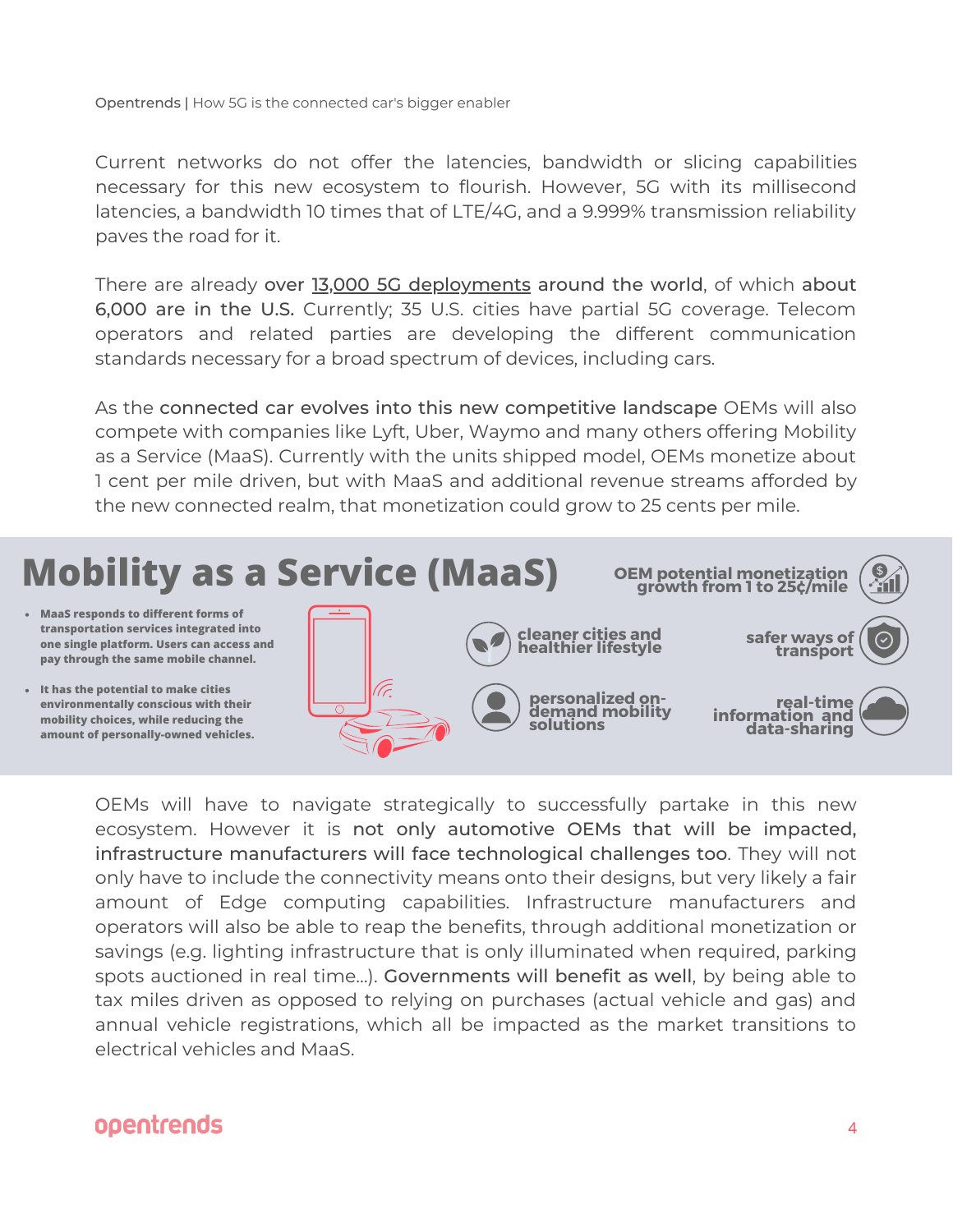#### **5G will accelerate a new mobility revolution**

The connected car is the stepping stone for the fully autonomous self-driving vehicle. Before cars can be let out roaming by themselves the artificial intelligence (AI) platforms will need to learn how humans drive cars in every locality. The only way to do that is to equip cars with the ability of environmental awareness beyond its sensors. Connected cars will gather massive amounts of data related to our peculiar driving habits and the many related interactions that influence driver decisions. This data will feed the AI platforms and gradually reduce the level of driver involvement.

Business Insider Intelligence and others predict that the autonomous vehicle (AV) will reach about 5% of the U.S. motorized vehicle fleet by 2025. These estimations may include non-fully autonomous, such as Level 3 (driver is expected to take over when alerted) and Level 4 (fully autonomous when geofenced or in controlled areas). So it may be a while longer before the Siris or Alexas of the world become our full-time chauffeurs.

![](_page_4_Figure_4.jpeg)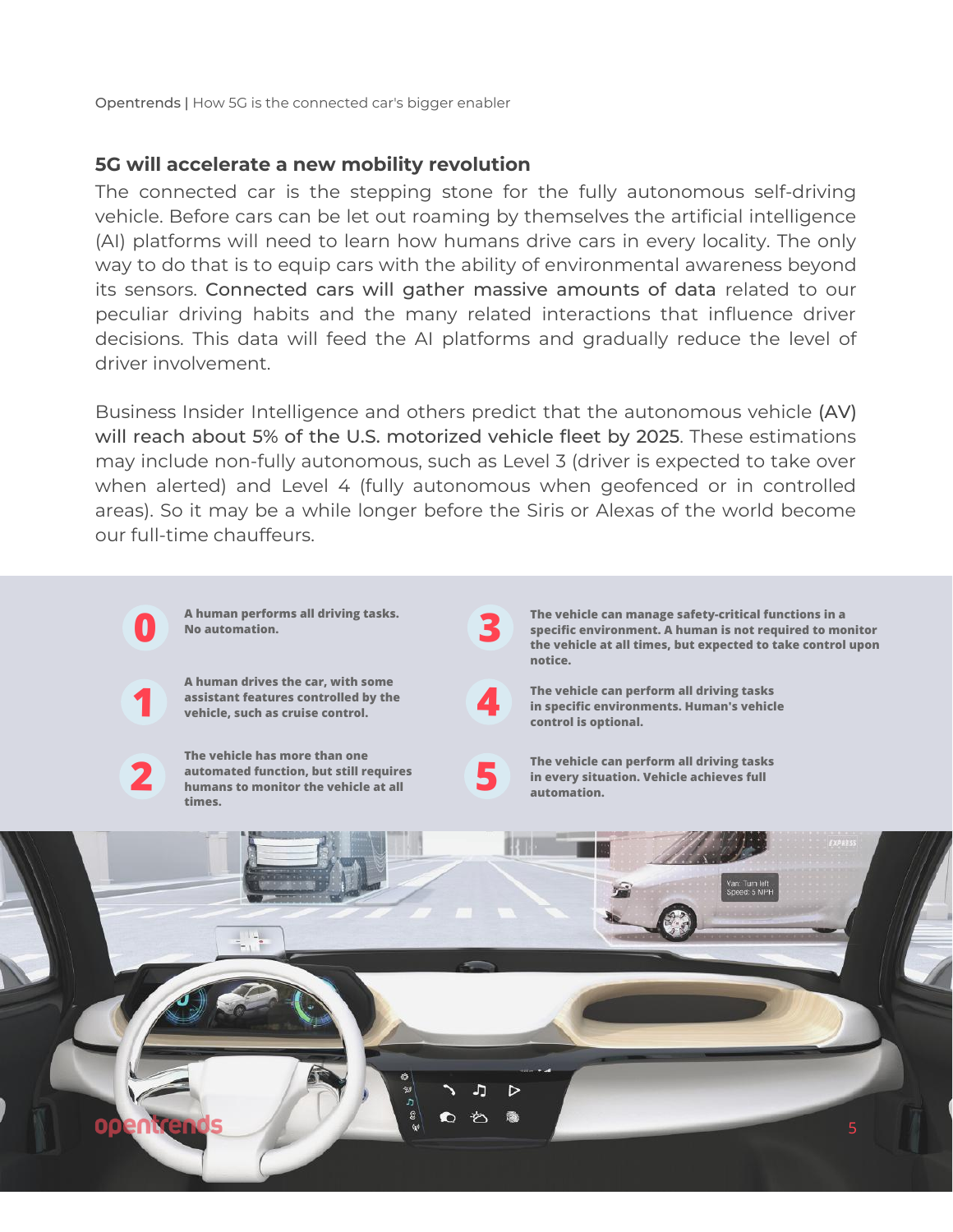Mobility is one of the most important foundations of civilizations. Think of the horse-pulled wagon, the steam train, the horseless carriage (first automobiles), all the way to our modern highways. Each one of these milestones had a major transformational impact on wealth creation and quality of life.

With 5G we can completely revolutionize the way we move once again, improving not only our efficiency and quality of life (e.g. spending less time on the road or not having to buy a car), but potentially also our environment by being more efficient and therefore reducing wasted energy (e.g. traffic jams, idling or circling while looking for parking).

This is an exciting moment in auto tech. Even though 5G is still limited, and fully self-driving cars are still a thing of the future, the time for companies to think about where they can get ahead and how they want to stand out in this evolution is now.

![](_page_5_Picture_4.jpeg)

## opentrends